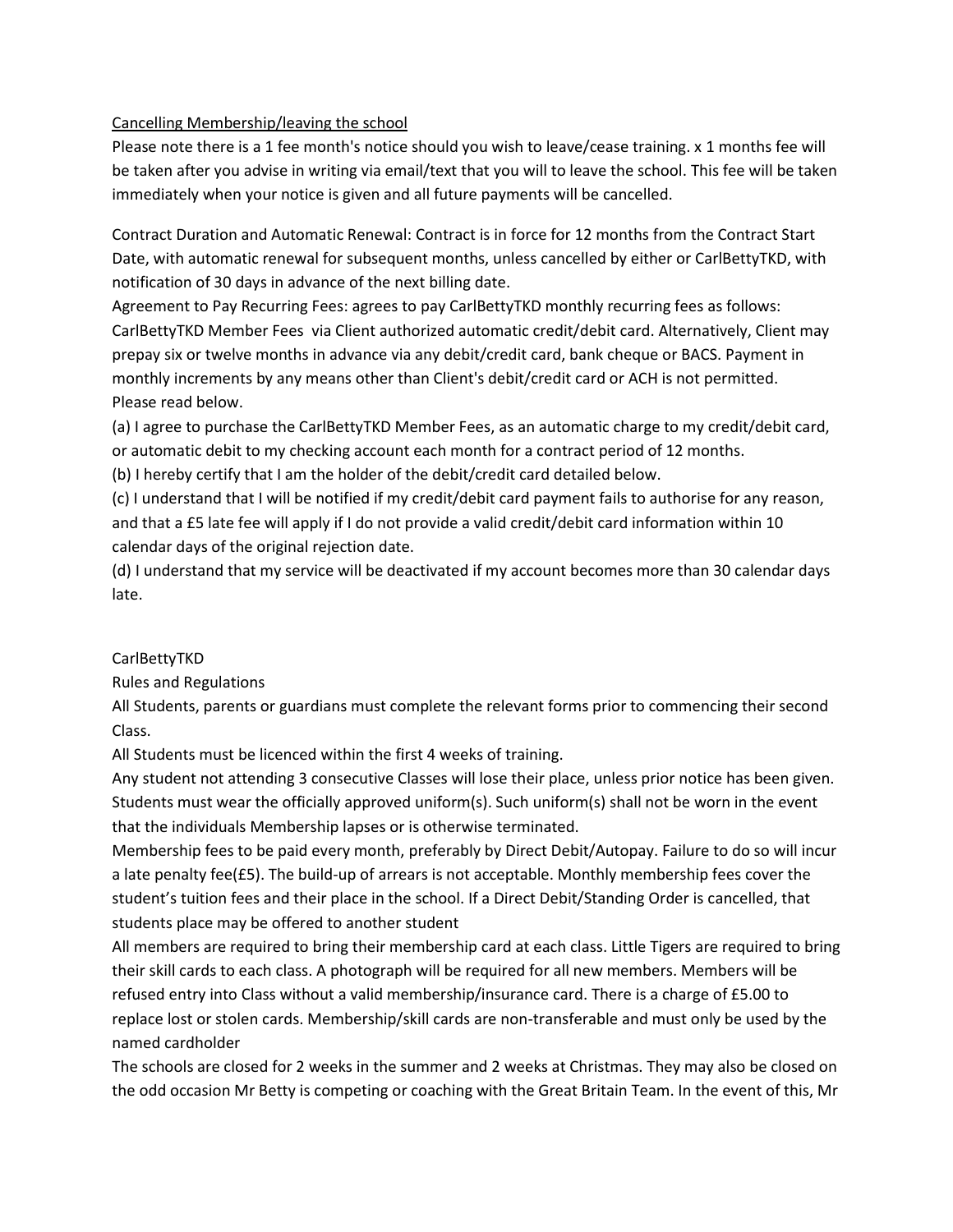Betty will do his utmost to offer another session on a different date or get the class covered. Some schools may be closed on Bank holidays, if the venue is closed. In this case you will be offered a different venue to train at as a temporary replacement.

New members only, can pay a per session for their first month until they have chosen their enrolment package. Per session fee £5.00.

All students must have a T.A.G.B licence, correct belt colour and uniform before they can enter a competition or grade for their next belt.

Misuse of the art will result in disciplinary action.

Members must never lose their temper in the training hall, especially in sparring.

Parents are responsible for their children immediately prior and following the Class.

Students must keep their finger and toe nails clipped.

Members should behave in a disciplined manner while training.

Individuals should respect all members, especially those of senior grade.

No student may enter a tournament without the Instructors permission, correct paperwork/completed form and fee paid where applicable.

Gradings depend on attendance, attitude and Mr Betty's discretion as well as technical ability. Gradings/belt promotions are held every 3/4 months. A minimum of 75% attendance is required during periods between gradings/belt promotions.

A student may not change clubs without completing a transfer form and obtaining prior permission from both instructors concerned.

All training must be undertaken under the supervision of a T.A.G.B/CarlBettyTKD approved school.

Should any school cease to be approved, only the training undertaken during the period that the school was approved shall count towards grading.

No smoking, eating, chewing gum or wearing of jewellery, ear rings, etc. is permitted in the training hall. Turn phone ringtones off whilst in the training hall.

In any dispute, the ruling of the Master Instructor is final.

The Master Instructor (Mr Betty) may adjust the class availability and times at any point.

The Master Instructor may alter the monthly fees during membership. But will give at least 1 months' notice.

The Master Instructor may at any time alter or add to the rules of CarlBettyTKD

Older members paying by standing order, standing orders are controlled by you. Should you choose to leave at any point then you must give one month's notice. You are responsible for the cancellation of your standing order after you leave. CarlBettyTKD will not issue a refund if such payment continues after you leave. Standing orders are no longer offered to students. This service has been replaced by the Autopay/Direct debit system.

CarlBettyTKD

TERMS AND CONDITIONS OF SUPPLY OF SERVICES

Our terms

Definitions

When the following words with capital letters are used in these Terms, this is what they will mean: Application Form: your order for the Services;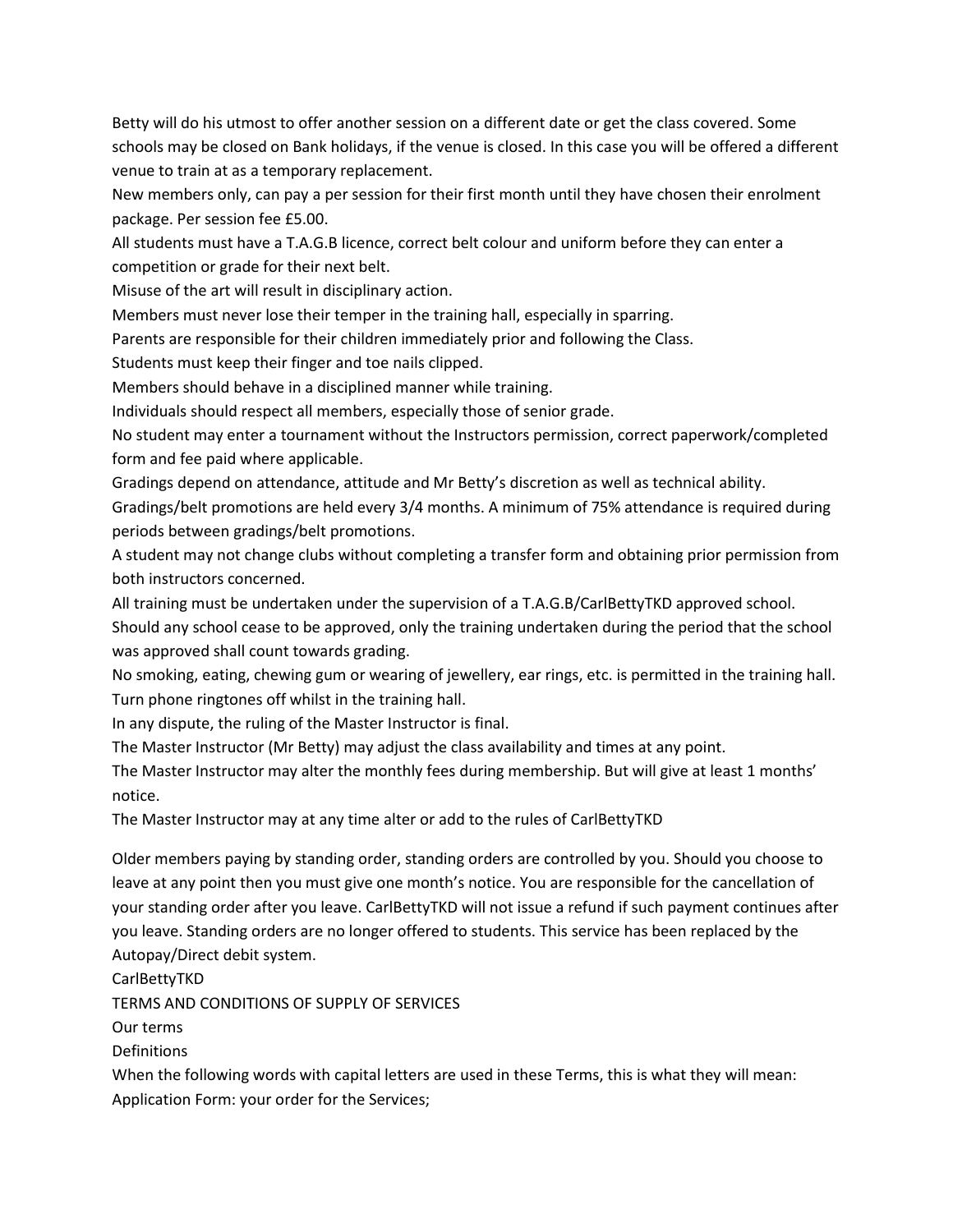Classes: Group tae kwon do classes, Tigers classes or fitness classes provided to you as part of the Services;

Event Outside Our Control: is defined in clause 10.2;

Private Tuition: individual (one-to-one) tae kwon do, fitness or other classes which We agree to provide to you on a case by case basis;

Rules and Regulations: the code of conduct which you are required to abide by as a condition of Us providing the Services to you (see: Rules and Regulations)

Services: the services that We are providing to you as set out in the Welcome Pack;

Terms: the terms and conditions set out in this document;

We/Our/Us: CarlBettyTKD, with our registered office at 25 caradoc Street, Pentwyn, Pontypool, Torfaen, NP4 7TG;

Welcome Pack: the information pack (containing the Application Form) giving details of the tae kwon do coaching services (and other services We agree to provide to you) under and in accordance with these Terms.

When We use the words "writing" or "written" in these Terms, this will include e-mail unless We say otherwise.

Our contract with you

These are the terms and conditions on which We supply Services to you.

Please ensure that you read these Terms carefully, and check that the details on the Application Form and in these Terms are complete and accurate, before you sign the Application Form. If you think that there is a mistake, please contact Us to discuss.

Application Forms for persons under 18 years of age must be signed and submitted by a parent or legal guardian. The parent or legal guardian will be responsible for ensuring that their child complies with all relevant Terms set out herein.

The Application Form allows you to choose one of several different packages. The initial fee that you pay with the Application Fee will depend on the package you choose. Each package is detailed in the Application Form and/or Welcome Pack.

Application Forms must be submitted (together with the appropriate fee) before the start of the second Class that you attend. When you sign and submit the Application Form to Us, this does not mean We have accepted your order for Services. Our acceptance of the Application Form will take place as described in clause 2.5.

These Terms will become binding on you and Us when We confirm receipt of the Application Form and that We are willing and able to provide you with the Services, at which point a contract will come into existence between you and Us. Application Forms should be signed and returned to Us at a Class, but We may also agree to accept scanned copies of the signed Application Form emailed to us at CarlBettyTKD@gmail.com. We will confirm receipt of the Application Form (and confirm that We are willing and able to provide you with the Services) in person at a Class but We may (at our option) do this

by email to the address given you your signed Application Form.

If any of these Terms conflict with any term of the Application Form, the Application Form will take priority. If any of these Terms conflict with any term of the Rules and Regulations, these Terms will take priority.

Changes to terms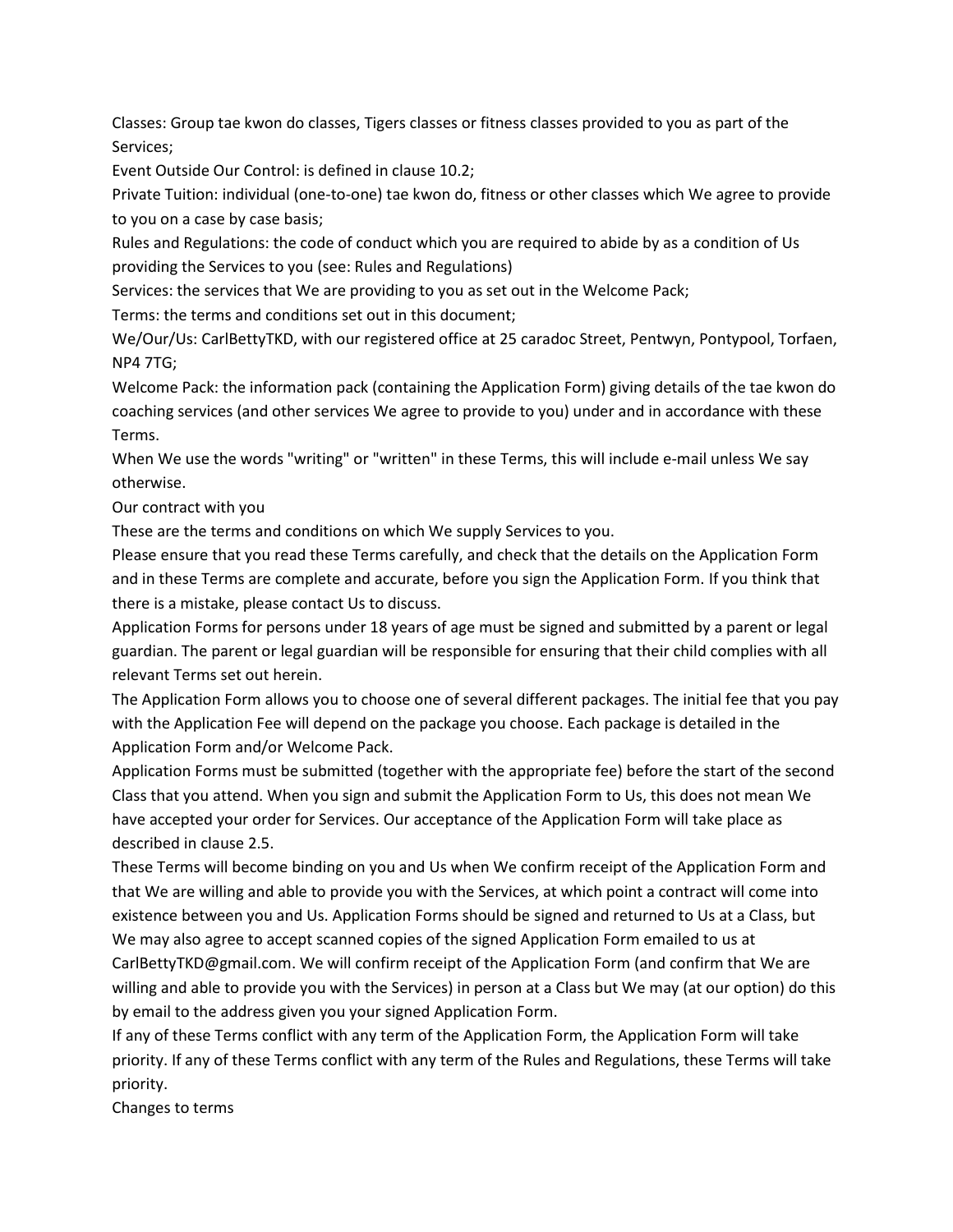We may revise these Terms from time to time in the following circumstances:

changes in how We accept payment from you;

changes in relevant laws and regulatory requirements;

where we, in our discretion, decide that it is necessary or prudent to amend these Terms.

If We have to revise these Terms under clause 3.1, We will give you at least one (1) month's written notice of any changes to these Terms before they take effect. You can choose to cancel the contract in accordance with clause 11.

If you wish to end the contract between us, you may only do so in accordance with clause 11. Providing services

In return for the fees referred to in clause 8, We will supply the Services to you in Classes from the date agreed between Us until such time as this agreement is terminated by you or Us in accordance with these Terms. Subject to Clause 4.4, or as agreed in exceptional circumstances such as pregnancy, these Terms cannot be suspended for any reason or for any period of time.

We will make every effort to provide the Services in accordance with the timetable advertised on Our website (http://www.gordonfearntkd.com). However, We may be unable to provide the Services due to an Event Outside Our Control. See clause 10 for Our responsibilities when an Event Outside Our Control happens.

In general, unless advertised otherwise, all Tigers classes are for 45 minutes. Tae Kwon Do Classes and Private Tuition sessions are for 55 minutes. Classes will not be delayed, restarted or extended if you are late. You may be refused entry to if you are late for any Class by more than 5 minutes.

On some rare occasions, We may have to suspend the Services, for example when the chief instructor, Mr Carl Betty(Mr Betty),is working at his main job, is competing or coaching the national squad team. We will give you as much notice of such events as possible, unless there is a problem or an emergency which prevents us from giving such notice. Where we are unable to provide the Services in any specific Class because of Mr Betty's absence, We will use reasonable endeavours to arrange for the Class to be taught by another instructor. If another instructor is unavailable for that Class, you may attend a Class on an alternative date.

Classes will not take place during the following holiday periods (during which all monthly fees will remain payable):

Summer – 10 days;

Christmas – 2 weeks;

Bank Holidays (where the relevant venue is closed);

as notified by Us at least fourteen (14) days in advance.

If you do not pay Us for the Services when you are supposed to as set out in clause 8.8, We may suspend the Services with immediate effect until you have paid Us the outstanding amounts (except where you dispute an invoice under clause 8.11). We will contact you to tell you this. This does not affect Our right to charge you interest under clause 8.10.

If we provide coaching materials to you (whether in Classes, Private Tuition or on our website), We will own the copyright, design right and all other intellectual property rights in such materials. Your Obligations

It is a condition of Us providing the Services to you that you abide by the Rules and Regulations. Copies of the Rules and Regulations are available by clicking the above link, or on request.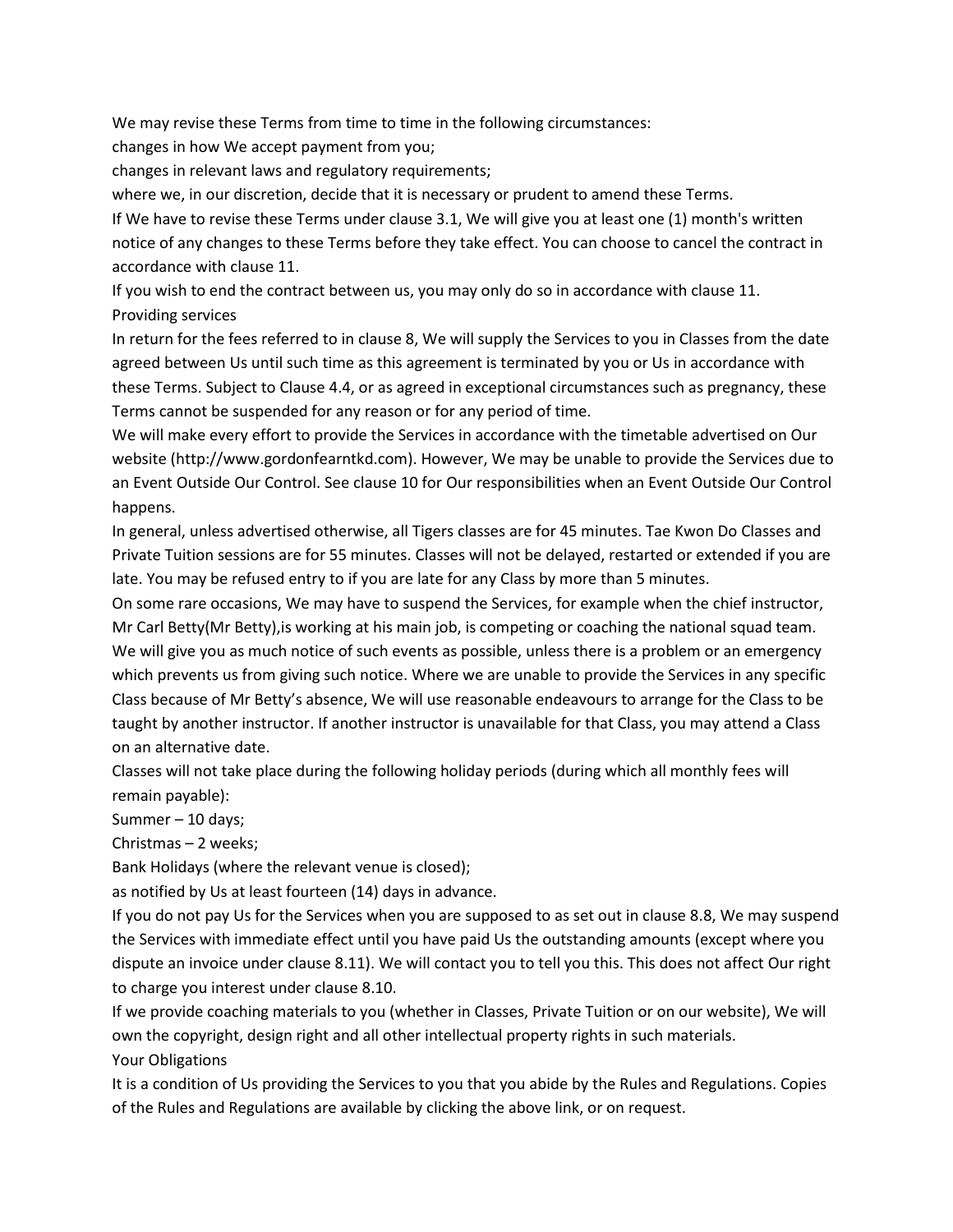You are required to complete the Application Form as fully as possible. All information provided by you in the Application Form must be accurate. Any changes to the information given on the Application Form should be notified to Us as soon as possible after you become aware of such changes. We may seek additional medical information from you based on the information you give Us in the Application Form. In rare circumstances, it may be necessary for Us to obtain a medical clearance letter from your doctor before you are allowed to train at a Class. In any event, it is your responsibility to ensure that you are fit to train and you should inform Us in writing if your heath or any medical conditions/medication changes.

Each student is required to obtain a valid licence issued by the Tae Kwon Do Association of Great Britain (TAGB) within three (3) weeks of submitting the Application Form. TAGB licences must be renewed annually on the anniversary of first issue. Students without a valid TAGB licence will not be allowed to train, grade or compete. Application forms for issue and renewal of TAGB licences can be obtained from Us and all fees payable in respect of such licences must be paid to Us.

You must promptly provide Us with all information, photographs and fees which we ask for in connection with any gradings, competitions or other events which you decide to enter. Failure to do so may result in you being unable to enter the relevant grading, competition or event.

Any equipment provided by Us in connection with the Services or brought to Class by you must be used in an appropriate manner, giving safe regard to your own health & safety and to that of others. Private Tuition

Twenty-four (24) hours' notice of cancellation or postponement is required for all Private Tuition sessions. If we are notified at least twenty-four (24) hours ahead of time, it MAY be possible to make the session up at a later date. However, this cannot be guaranteed.

Cancellation notice of less than 24 hours will incur full payment of the full session fee. If you have not already paid for the session, your account/card will be charged for the full amount of the session. If no card/account information has been given to us, no further sessions will be conducted until the outstanding payment is received.

Reserved time slots for Private Tuition may be lost if payment is not made in a timely manner. Private Tuitions will not be delayed, restarted or extended if you are late.

If there is a problem with the services

As a consumer, you have legal rights in relation to Services not carried out with reasonable skill and care. Advice about your legal rights is available from your local Citizens' Advice Bureau or Trading Standards office. Nothing in these Terms will affect these legal rights.

Fees and payment

The Welcome Pack gives full details of:

Initial fees payable upon submission of the Application Form; and

Monthly fees payable for attending Classes.

Until the initial fee referred to in clause 7.1(a) has been paid, you may pay for individual Classes in cash at the Class concerned. The fee for training at individual Classes is currently £5.00

Monthly fees are payable until this agreement is cancelled in accordance with clauses 11 and 12, regardless of whether you actually attend any Classes.

You may be refused entry to Classes if your monthly payments are more than thirty (30) days in arrears.

Individual and monthly fees for attending Classes may change at any time and we will notify you in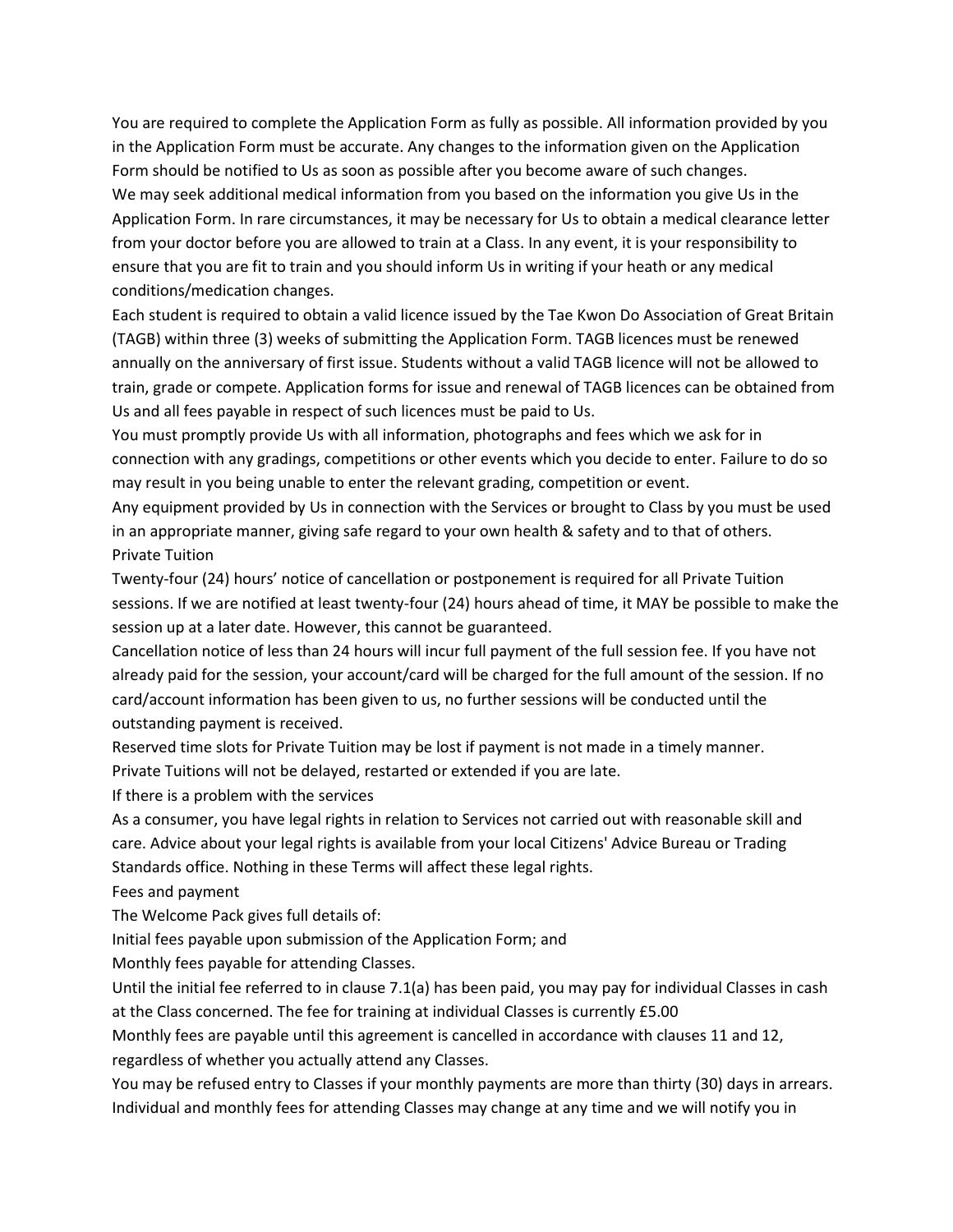writing at least twenty-eight (28) days before this happens.

Fees for Private Tuition are payable in addition to the fees for attending Classes. If We agree to provide you with Private Tuition, We will discuss and individually agree the fees for such Private Tuition with you. Fees for Private Tuition are payable in advance of the relevant session.

All fees include VAT (where applicable).

Unless We agree otherwise, We will collect payment of monthly fees from the account specified by you in the Application Form by monthly direct debit (paid in advance during the first week of each month) until this agreement terminates. We will not provide you with individual invoices for each monthly payment unless We agree to do so on a case by case basis.

If your bank refuses payment of any direct debit for any reason, We may charge you an administration fee of £10 on each occasion this happens.

If you do not make any payment due to Us by the due date for payment, We may also charge interest to you on the overdue amount at the rate of 3% a year above the base lending rate of HSBC from time to time. This interest shall accrue on a daily basis from the due date until the date of actual payment of the overdue amount, whether before or after judgment. You must pay Us interest together with any overdue amount.

However, if you dispute an invoice in good faith and contact Us to let Us know promptly after you have received an invoice that you dispute it, clause 8.10 will not apply for the period of the dispute. Our liability to you

If We fail to comply with these Terms, We are responsible for loss or damage you suffer that is a foreseeable result of Our breach of the Terms or Our negligence, but We are not responsible for any loss or damage that is not foreseeable. Loss or damage is foreseeable if they were an obvious consequence of our breach or if they were contemplated by you and Us at the time we entered into this contract. We have no liability to you for any loss of profit, loss of business, business interruption, or loss of business opportunity.

You recognise that there are inherent physical risks involved in participating in an activity like tae kwon do. Subject to clause 9.4(a), We will not be liable for any injury you sustain during any Class or Private Tuition or any damage or losses arising therefrom (and you hereby waive any right you may have to take action against Us in relation to such injury, damage or losses).

We do not exclude or limit in any way Our liability for:

death or personal injury caused by Our negligence or the negligence of Our employees, agents or subcontractors;

fraud or fraudulent misrepresentation.

We accept no liability for lost or stolen goods during any Class or Private Tuition session. Cars parked outside any venue where a Class is being held (and all contents in them) are your responsibility and we will not accept and liability for loss or damage to them.

You are responsible for all damage you or your guests cause to any venue where Services are provided. Events Outside Our Control

We will not be liable or responsible for any failure to perform, or delay in performance of, any of Our obligations under these Terms that is caused by an Event Outside Our Control.

An Event Outside Our Control means any act or event beyond Our reasonable control.

If an Event Outside Our Control takes place that affects the performance of Our obligations under these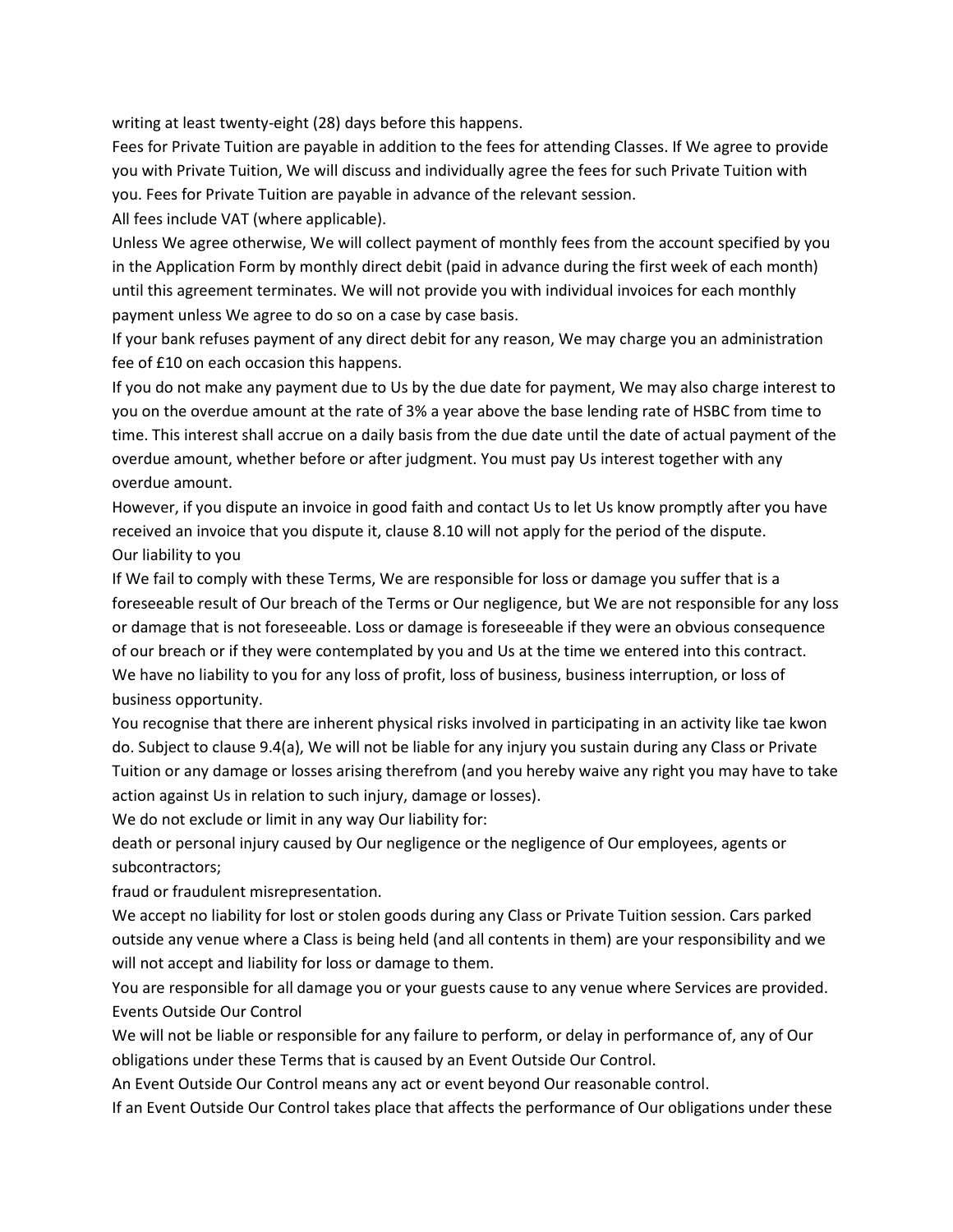## Terms:

We will contact you as soon as reasonably possible to notify you; and

Our obligations under these Terms will be suspended and the time for performance of Our obligations will be extended for the duration of the Event Outside Our Control. Where the Event Outside Our Control affects Our performance of Services to you, We will restart the Services as soon as reasonably possible after the Event Outside Our Control is over.

You may cancel the contract if an Event Outside Our Control takes place and you no longer wish Us to provide the Services. Please see your cancellation rights under clause 11. We will only cancel the contract if the Event Outside Our Control continues for longer than twelve (12) weeks in accordance with Our cancellation rights in clause 11.

Your rights to cancel

Once We have begun to provide the Services to you, you may cancel the contract for the Services at any time by providing Us with no less than one (1) full calendar months' notice in writing.

Unless We agree otherwise with you, you will be required to pay fees for the Services during the notice period. We will continue to collect payment by direct debit for the duration of the notice period. If you cancel your direct debit before the end of the notice period, all fees due to be paid in the notice period will become payable by you immediately.

It is your responsibility to cancel the direct debit after the final payment has been taken.

Once We have begun to provide the Services to you, you may cancel the contract for Services with immediate effect by giving Us written notice if:

We go into liquidation or a receiver or an administrator is appointed over Our assets;

We change these Terms under clause 3.1 to your material disadvantage.

Our rights to cancel

Once We have begun to provide the Services to you, We may cancel the contract for the Services at any time by providing you with at least one (1) full calendar months' notice in writing. If you have made any payment in advance for Services that have not been provided to you, We will refund these amounts to you.

We may cancel the contract for Services at any time with immediate effect by giving you written notice if:

you do not pay Us when you are supposed to as set out in clause 8.8. This does not affect Our right to charge you interest under clause 8.10;

you fail to abide by the Rules and Regulations; or

you break the contract in any other material way and you do not correct or fix the situation within fourteen (14) days of Us asking you to in writing.

Information about us and how to contact us

We operate the website http://CarlBettytkd.com We are CarlBettyTKD, with our registered office at 25 Caradoc Street, Pentwyn, Pontypool, Torfaen, NP4 7TG. Our main trading address is at 25 Caradoc

Street, Pentwyn, Pontypool, Torfaen, NP4 7TG To contact us, please email Us at

CarlBettyTKD@gmail.com or write to Us at our main trading address.

How we may use your personal information

Our Privacy Policy applies to all personal information you provide to Us.

Other important terms